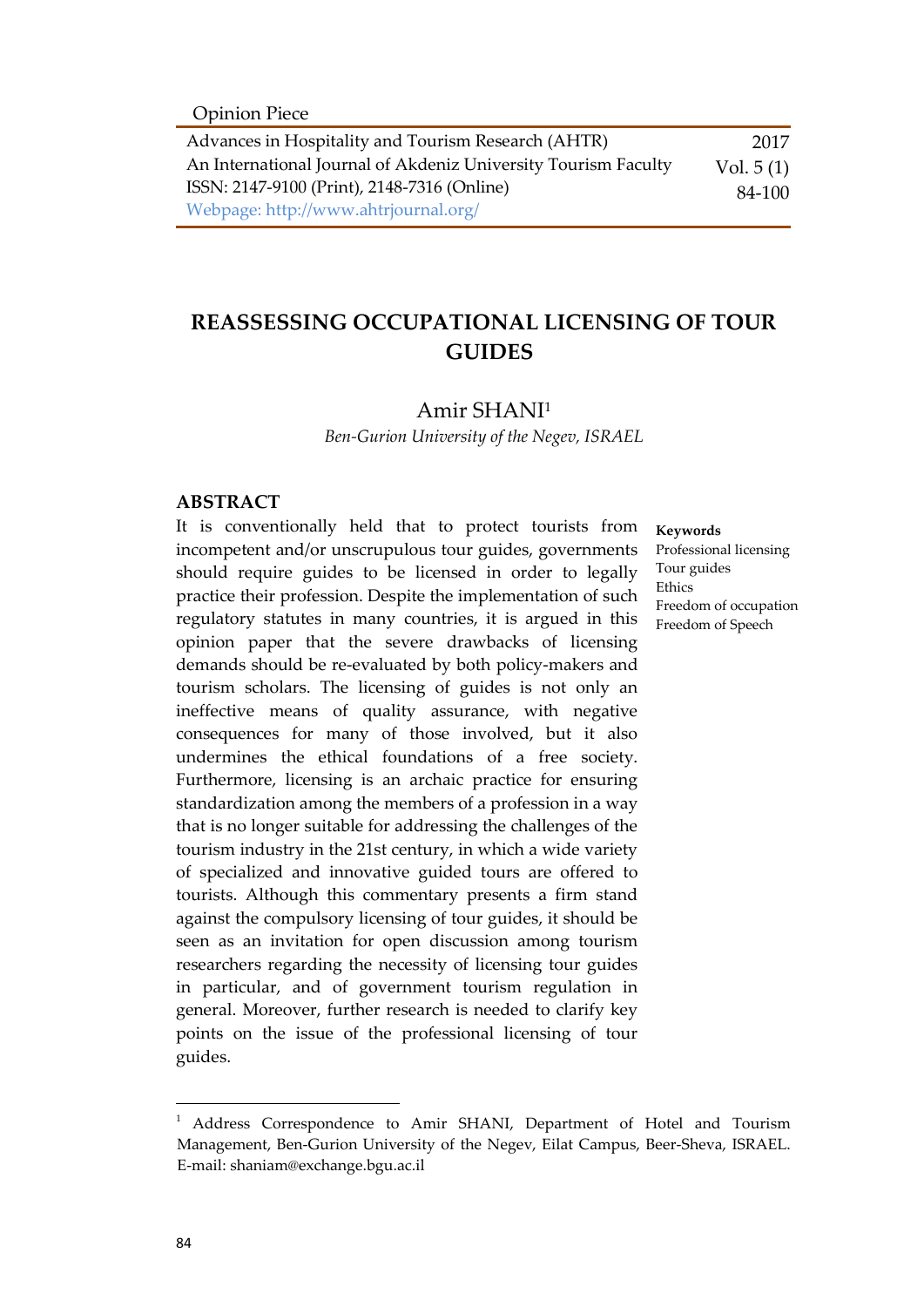# **INTRODUCTION**

Tour guides are often perceived as fulfilling a crucial function in tourism destinations. Ap and Wong (2001: 551), for example, stated that tour guides are "the essential interface between the host destination and its visitors" and, as such, they bear much of the responsibility for the success of the tour and the overall tourist satisfaction. Moreover, the tourism literature often portrays tour guides as the "ambassadors" of the tour destination, i.e., it is the guides who create and secure a favorable destination image, mediate between local communities and their visitors, and assist tourists to better understand the places they visit, while applying high ethical standards to their practices (Prakash, Chowdhary, & Sunayana, 2010). As part of their job, tour guides reach diverse groups of people, and since they can considerably influence, for better or for worse, the reputation of a tourism destination (Zhang & Chow, 2004), many governments believe that the profession of tour guiding should be tightly regulated. The stated purpose of such governmental regulation is to ensure the quality, professionalism and service standards of those who practice this profession, thereby guaranteeing that the guides project the desirable or "correct" representation of the destination.

A popular mechanism to oversee the guiding profession that has been adopted by many countries or regions is professional licensing (Mak, Wong, & Chang, 2011). Under licensure laws, it is prohibited to work in a certain occupation for compensation without meeting established qualifications and receiving a government permit to legally practice. Overall, the use of licensing often referred to as "the right to practice," as a form of occupational regulation is extensive – and is on the increase – throughout the global workforce (Kleiner, 2011). For example, according to a recent report by The White House (2015) (prepared by the Department of the Treasury, Office of Economic Policy, the Council of Economic Advisers, and the Department of Labor), the share of U.S. workers licensed at the state level has risen fivefold since the 1950s, and today more than one-quarter of U.S. workers require licenses in order to work legally. The main purpose of such occupational licensing is often stated to be the means to ensure the professionalism of those who practice in a given industry and thereby to protect the public interest.

With the stated goal of restricting tour guiding to competent practitioners and hence to protect the consumer, many countries, states and cities around the world require tour guide licensing (Weiler & Black, 2015). In the USA, twenty states and the District of Columbia license tour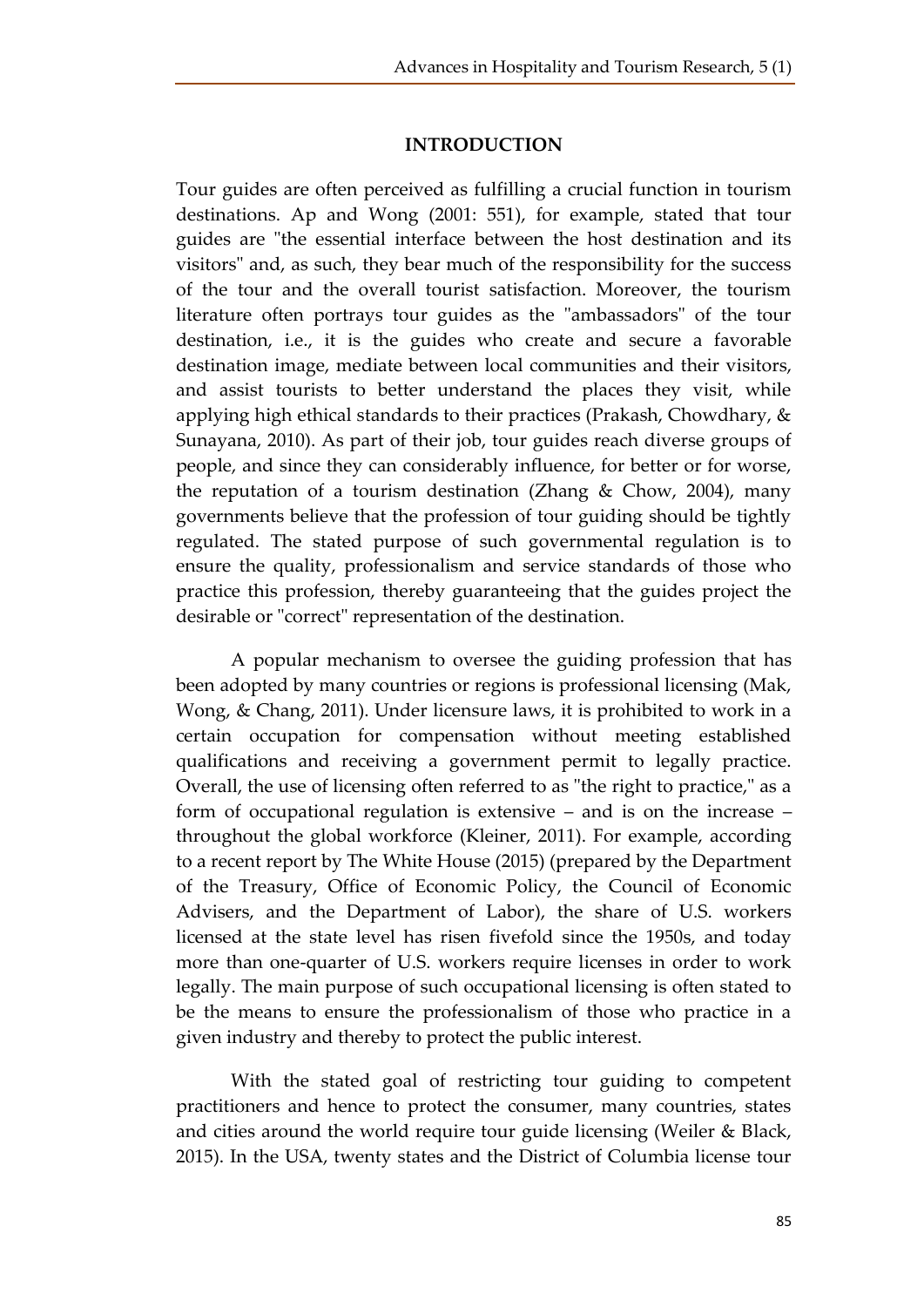guides, with varying conditions for holding credentials—from simply the payment of fees and meeting the minimum age requirements to demands for experience, courses and exams (Carpenter, Knepper, Erickson, & Ross, 2012). In other countries, obtaining a tourist guide license can be quite challenging, often involving meeting a comprehensive set of requirements and considerable investment of resources. For example, to become a licensed tour guide in Israel, the applicant must complete a two-year course at a cost of 24,000 NIS ( $\approx$  \$6,150), spend 84 full days visiting tourist sites all over the country, and pass both written and oral exams; in addition, payment of a biannual fee of 220 NIS ( $\approx$ \$57) to keep the license is required (Rozenberg, 2016a).

For certain occupations, such as lawyers, medical practitioners and accountants, the requirement for professional licensing as a prerequisite to practice is typically seen as simple common sense and thus faces little, if any, opposition. This acceptance of the norm may be viewed as being due to the intimate relations between the practitioners of these occupations and their clients and to the extensive information gap between the parties. However, the proliferation of licensing mandates for other professions, including tour guiding, has been challenged by many critics on several grounds. Taking a public choice theory perspective, Kleiner (2006) noted that occupational licensing has grown and expanded because it serves the interests of both the members of an occupation and government officials. While the former enjoy greater professional status, higher perceived quality of the services they supply, and the restriction of potential competitors, the latter benefit from the political and financial support of both the 'regulated' professionals and the general population that believes that the regulation results in better protection of public health and safety.

Despite the controversy regarding the requirement for licensing in order to practice tour guiding, the tourism academic literature tends to endorse tight regulation of the profession (e.g., Chilembwe & Mweiwa, 2014; Hu & Wall, 2013; Nyahunzvi & Njerekai, 2013), while paying little attention to the ethical aspects of obliging tour guides to obtain the governmental "right to work." Utilizing an extensive interdisciplinary literature review and specific case studies, the current commentary seeks to provide the balance missing in tour guiding research, and to discuss the pitfalls of licensing guides and the consequent injustices. Taking both economic and moral perspectives, it is argued that tour guide licensing is too often promoted as a panacea for problems that arise in tour guiding, and as a way to improve the professional standing of guides, while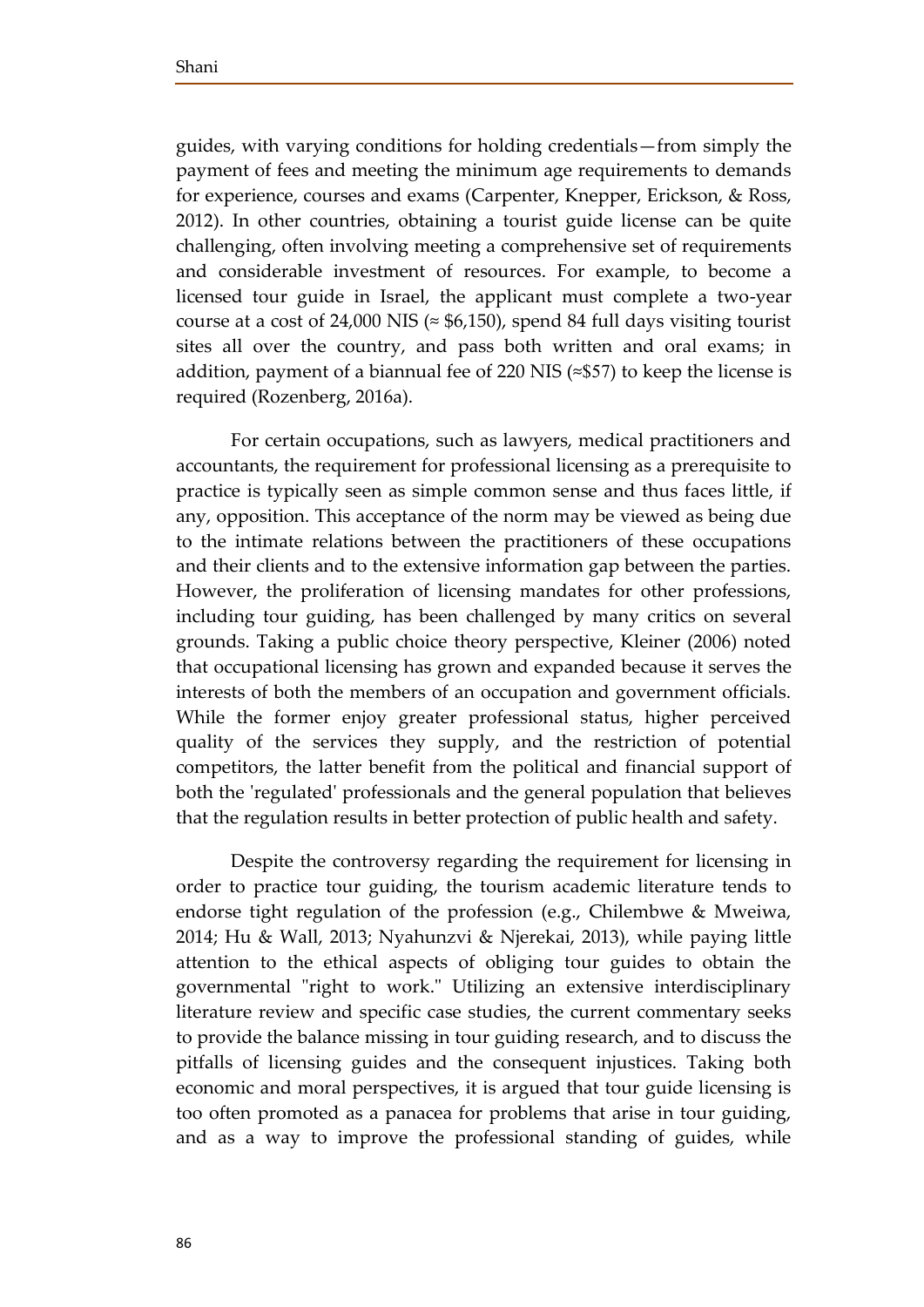ignoring both its harmful practical consequences and the attendant dubious ethical implications.

#### **WHY TOUR GUIDES SHOULD NOT BE LICENSED?**

In general, academic tourism literature, state governments and tour guide associations regard the compulsory professional licensing of tour guides as an effective and legitimate mechanism for ensuring the quality of service provided to tourists; to prevent the use of unsuitable guides, and to preserve the tourist's image of the destination (McDonnell, 2001; Pawlicz, 2013; Randall & Rollins 2009). While recognizing that many believe that the licensing of tour guides establishes credibility and standards, this opinion paper presents the opposite view, according to which licensing laws are onerous and morally unsound. Although the emphasis here is on the considerable economic and ethical arguments against the widespread acceptance of licensing as a regulation tool for the tour guide profession, it is acknowledged that supporters of this system would present a different picture and would disagree with the claims presented below and / or the implications derived from them.

## **Economic Outcomes of Occupational Licensing**

Imposing occupational licensing on a given profession has clear financial benefits for the current license holders. The empirical analysis of Kleiner (2015: 2) reveals that those with licenses "earn higher pay, are more likely to be employed, and have a higher probability of receiving retirement and pension plan offers". Since the licensure process in a particular occupation is almost always organized and controlled by the current licensed members of that occupation, this creates a situation of "regulatory capture," i.e., "the control of a regulatory body by the industry they seek to regulate," as "people already in a profession are in a position to decide who else to let in" (O'Sullivan, 2011, para 11). As explained by economist David Friedman (1989: 44), this creates a government-granted monopoly, in which "the interest of the profession is directly contrary to the interest of the rest of us – in favor of keeping down its numbers instead of expanding them".

Due to the barriers to entry into the profession and the restriction of the available labor supply, licensing results in higher prices for the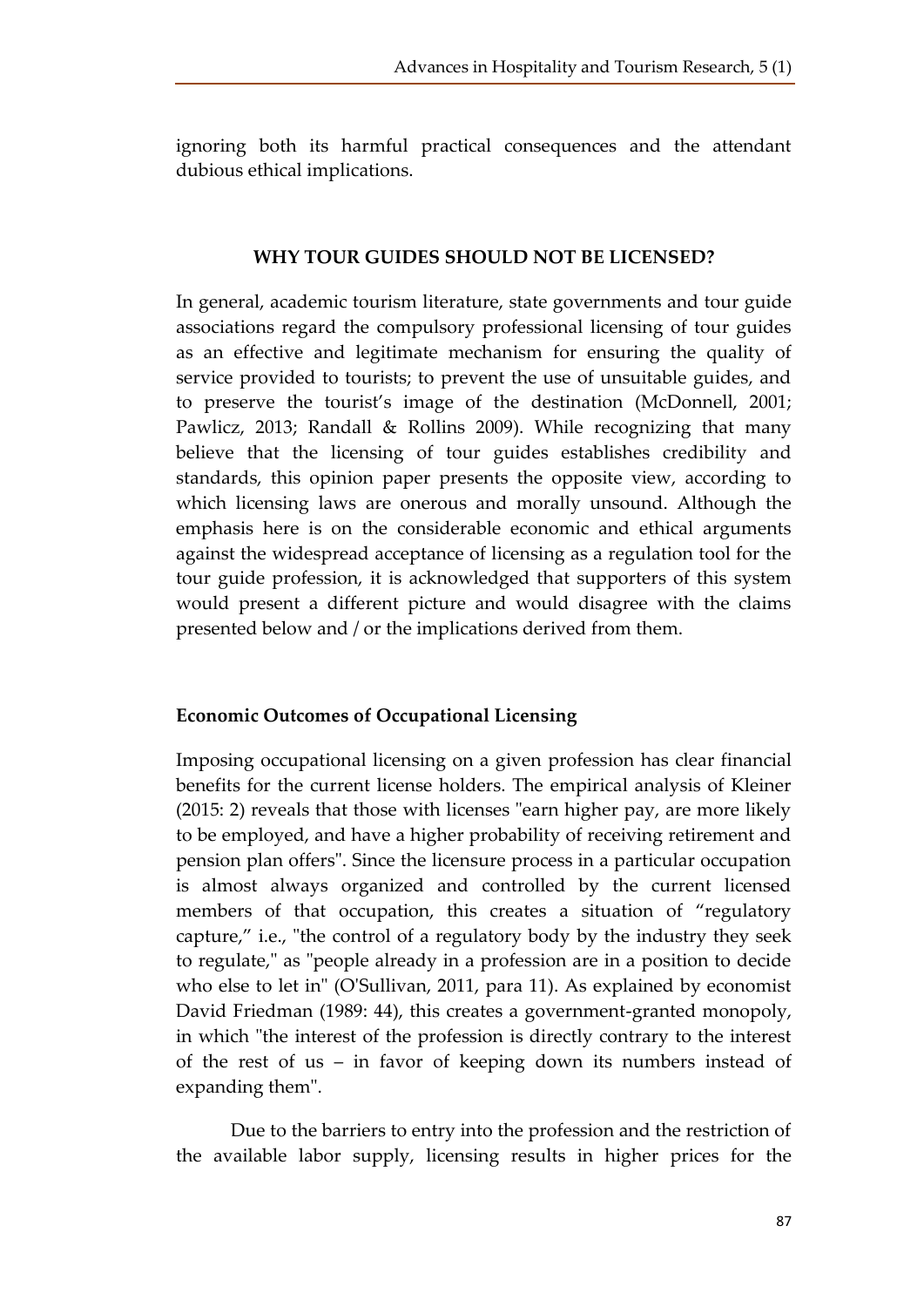licensed services (Kleiner & Krueger, 2013). In some cases, licensing might indeed improve the quality of service for those who can afford it, but for lower-income consumers, increased prices prevent the consumer from making use of that service or – with no other choice –purchasing it in the black market by illegally hiring unlicensed practitioners of the profession in question (Kleiner, 2006). For example, the high costs of hiring a licensed tour guide in Israel (\$225.5 per day for inbound tourism;  $\approx$ \$170 per day for domestic tourism) has led to proliferation of unlicensed tour guides who work illegally (between 5,000-6,000, according to the Israel Tour Guides Association) (Rozenberg 2016b, 2016c). Obviously, criminalizing thousands of people for such a victimless felony will result in governmental expenditure on law enforcement and the diverting of budgets from more vital objectives.

Licensing puts at a disadvantage not only lower-income consumers but also wage earners who cannot afford to meet the licensing criteria (which often include irrelevant measures for guaranteeing quality of service or protecting the public interest). As an illustration, Rozenberg (2016c) cites the story of an unlicensed tour guide in Jerusalem who works part-time as a guide to supplement his income. This young man did indeed consider the possibility of attending a certification course for tour guides, as part of the licensing process, but found it too expensive and time demanding for him. He voiced harsh criticism against the blanket licensing requirement for tour guides (para 11):

*Why do I need a license to be a tour guide? What harm is an unlicensed tour guide expected to cause? I know every building and every street here [his neighborhood in Jerusalem]. I did not check if what I do is compatible with the laws of the State of Israel, because I did not think anyone would find fault with the fact that a guy in his 20s would enjoy telling visitors and tourists about the history of Jerusalem and would also benefit from an extra several hundred dollars a month.* 

In addition to the financial costs to the individual, professional licensing imposes substantial costs on the economy as a whole. Summers (2007) estimated the total cost of licensing mandates in the USA to be between \$34.8 and \$41.7 billion per year. He also wrote that by curbing competition, licensing decreases the rate of job growth by an average of 20 percent per year. The above-mentioned White House report (2015) found that licensing is a major pitfall in professionals' ability to relocate, as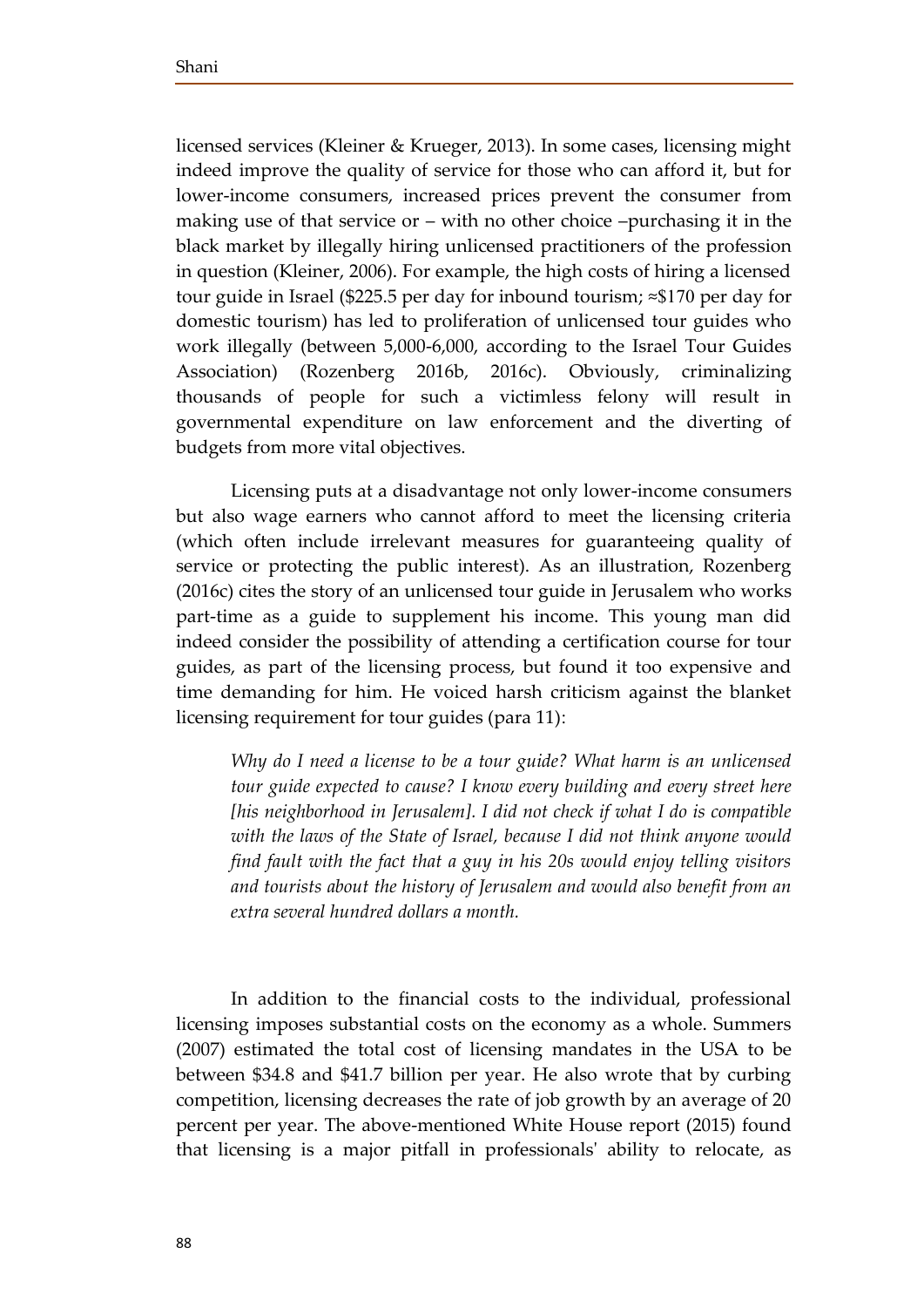obtaining license in the chosen destination often requires paying high fees, taking certification courses and reexamination. Decreased geographic mobility may not only have severe consequences for the individual, but it also contributes to a high unemployment rate and inferior job matches and weakens the economy on the whole (Kleiner, 2011).

# **Freedom of Occupation**

One of the earliest condemnations of the practice of restricting an individual's right to select his/her occupation and earn a living as s/he sees fit came from the moral philosopher and economist Adam Smith in his momentous "An Inquiry into the Nature and Causes of the Wealth of Nations" ([1776] 1937). According to Smith (1937: 76), freedom of occupation is a fundamental right that is particularly crucial for the disadvantaged:

*The property which every man has in his own labour, as it is the original foundation of all other property, so it is the most sacred and inviolable. The patrimony of a poor man lies in the strength and dexterity of his hands; and to hinder him from employing this strength and dexterity in what manner he thinks proper without injury to his neighbour, is a plain violation of this most sacred property. It is a manifest encroachment upon the just liberty both of the workman, and of those who might be disposed to employ him. As it hinders the one from working at what he thinks proper, so it hinders the others from employing whom they think proper. To judge whether he is fit to be employed, may surely be trusted to the discretion of the employers whose interest it so much concerns. The affected anxiety of the law-giver lest they should employ an improper person, is evidently as impertinent as it is oppressive.*

Similarly, Nobel Prize Laureate in Economics, Milton Friedman, viewed the licensing of occupations as something that is "more than a trivial illustration of the problem of state intervention," but rather "a serious infringement on the freedom of individuals to pursue activities of their own choice" (Friedman, 1962: 142). Freedom of occupation has also been recognized as a fundamental human right by the main intergovernmental organizations such as the UN and the European Union. Adding insult to injury, licensing does not only impede freedom of occupation, but it also discriminates largely against the poor and the less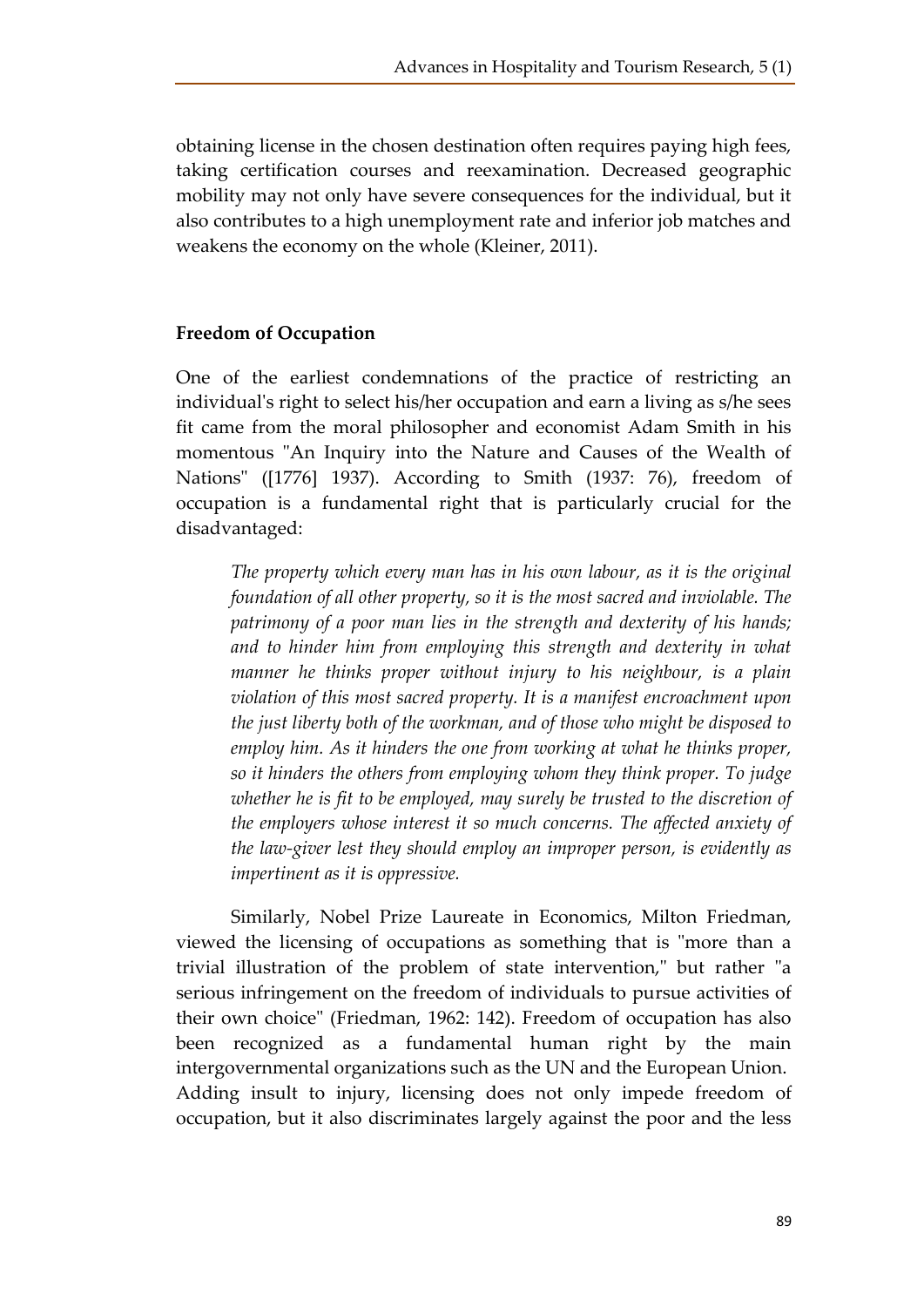academically inclined, who ordinarily cannot meet the licensure requirements due to a lack of initial capital.

In this context, let us examine the following case study: Subsequent to the enacting of a law in April 2008 that prohibited guiding tours in Philadelphia's downtown area without a local license, the U.S.-based public interest organization, the Institute for Justice (IJ), challenged this ordinance in court arguing that it violated the right of Philadelphians to earn an honest living. As argued by the IJ (2016) in regard to this case, which was eventually dismissed, as the City announced that it would cease to enforce the tour-guide incensing law (para 23):

*Individuals have a right to be free from unreasonable restrictions on their choice of occupation no matter what that occupation is—be it braiding hair, arranging furniture or giving tours. Every American has the right to pursue his or her vision of the American Dream without facing arbitrary barriers to entry, and the casual trampling of this basic liberty must be stopped—particularly in the very place our liberties were first enshrined in the Constitution.* 

The argument that the right to work should be restricted in certain occupations to protect consumers and the public at large from harm is clearly not valid in the case of tour guiding. Unlike practices such as medicine, psychology and the law, tour guides do not typically form intimate relations with their clients. As noted by Shapiro, Campbell & Volokh (2013), tour guides are not exposed to tourists' personal affairs – be they financial, medical or psychological – and mistakes on their part (e.g., providing inaccurate historic details) cannot constitute "ruinous losses for the clients" that could justify government intervention.

## **Quality Control**

As noted earlier, a justification that is frequently raised for imposing professional licensing, and hence compromising freedom of occupation, is the protection of public health and safety. Recognizing the harm caused by professional licensing, The White House (2015: 45) report suggested that licensing rules should be "narrowly tied to the specific public health and safety concerns of the work". Yet, it is difficult to find substantial empirical confirmation of the alleged link between licensing and quality, even regarding occupations that are clearly linked to public health, not to mention those whose potential harm to the public is negligible, such as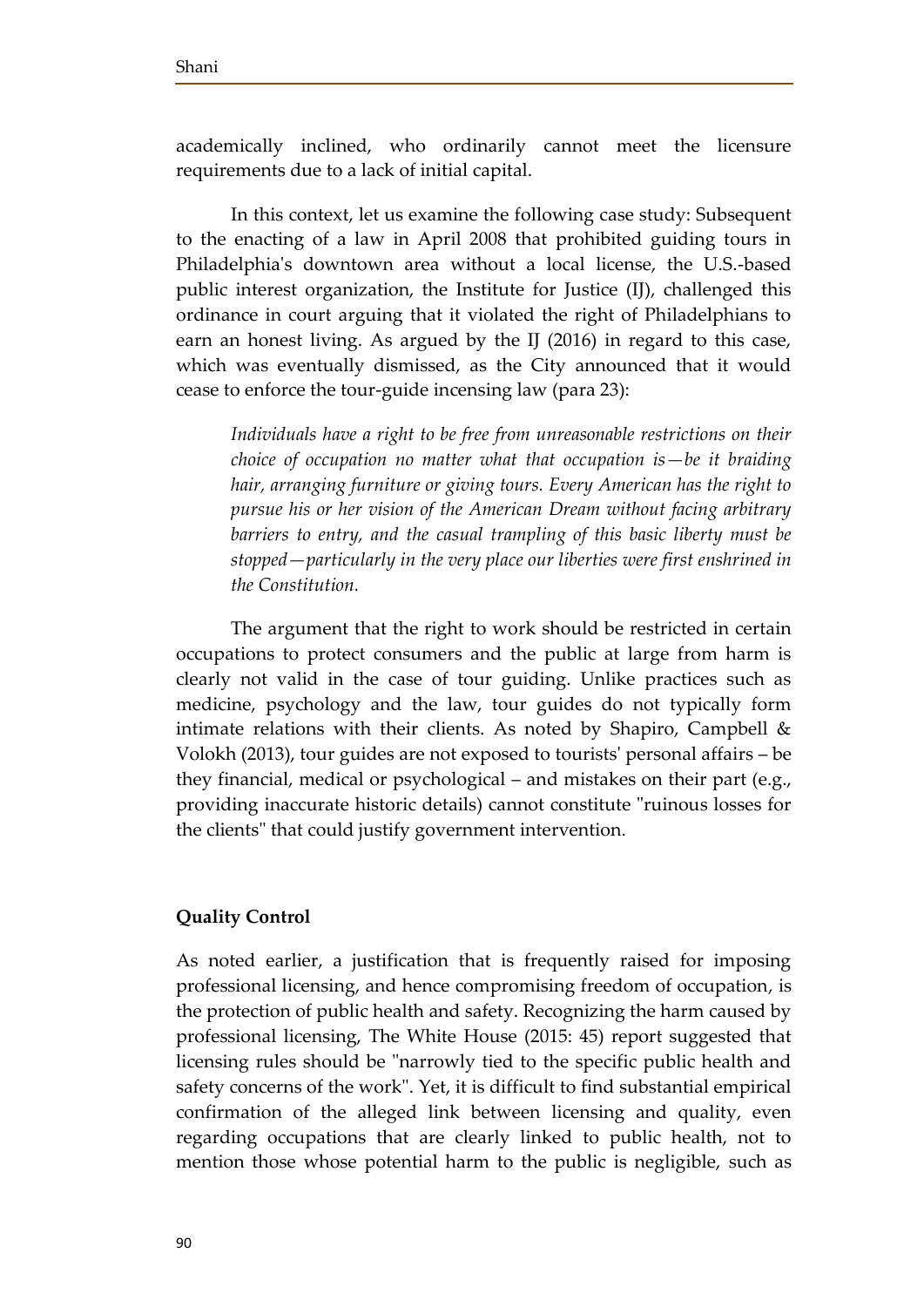tour guiding. For example, Kleiner and Kudrle (2000) found that the tightening of licensing restrictions in dentistry did not result in improved dental health (most probably because there were fewer dentists available), but rather simply resulted in higher prices for basic dental services. Kleiner (2006), in a review of licensure practices, concluded that states that require a government license for a given occupation do not receive fewer consumer complaints than states that do not regulate the same occupation. He thus concluded that the net effects of licensure appear to be negative, with no obvious benefits. Similarly, The White House report (2015) stated that among twelve studies that were reviewed, quality improvement as a result of stricter licensing was noted only in two.

While these studies did not deal with the issue of tour guides, they are mentioned above in order to demonstrate that, concerning most professions, the perception of licensing regulations constituting an 'insurance certificate' for the quality of services provided is a baseless myth. Similarly, within the context of tourism, Weiler and Black (2015: 150), in their extensive review of tour guiding, found that while licensing does set minimum guide standards, it "does not help achieve the quality assurance outcomes of raising awareness and appreciation of the importance and value of guiding, and rewarding advanced levels of role performance".

Yet another drawback associated with mandatory professional licensing to practice an occupation is that it stifles entrepreneurship and market innovation. Slivinski (2015: 1) revealed a discernable association between the percentage of low-income occupations licensed by a state and that state's average low income entrepreneurship rate: "the higher the rate of licensure of low-income occupations, the lower the rate of low-income entrepreneurship". Additionally, as noted by Kleiner (2015: 16), standardization through occupational licensing may also suppress innovation "by not allowing the introduction of new procedures or competitors because they do not accord with standard procedures established by a licensing board".

It should be remembered that not all the consumers seek the same level of quality; therefore, restricting entry by requiring licensure forces consumers to obtain a higher – and more expensive – level of quality of service than they actually need. While some tourists do demand wellinformed and entertaining tour guides, other tourists hire guides simply to obtain assistance with geographic orientation within the tourism destination and with the handling of travel arrangements and bureaucracy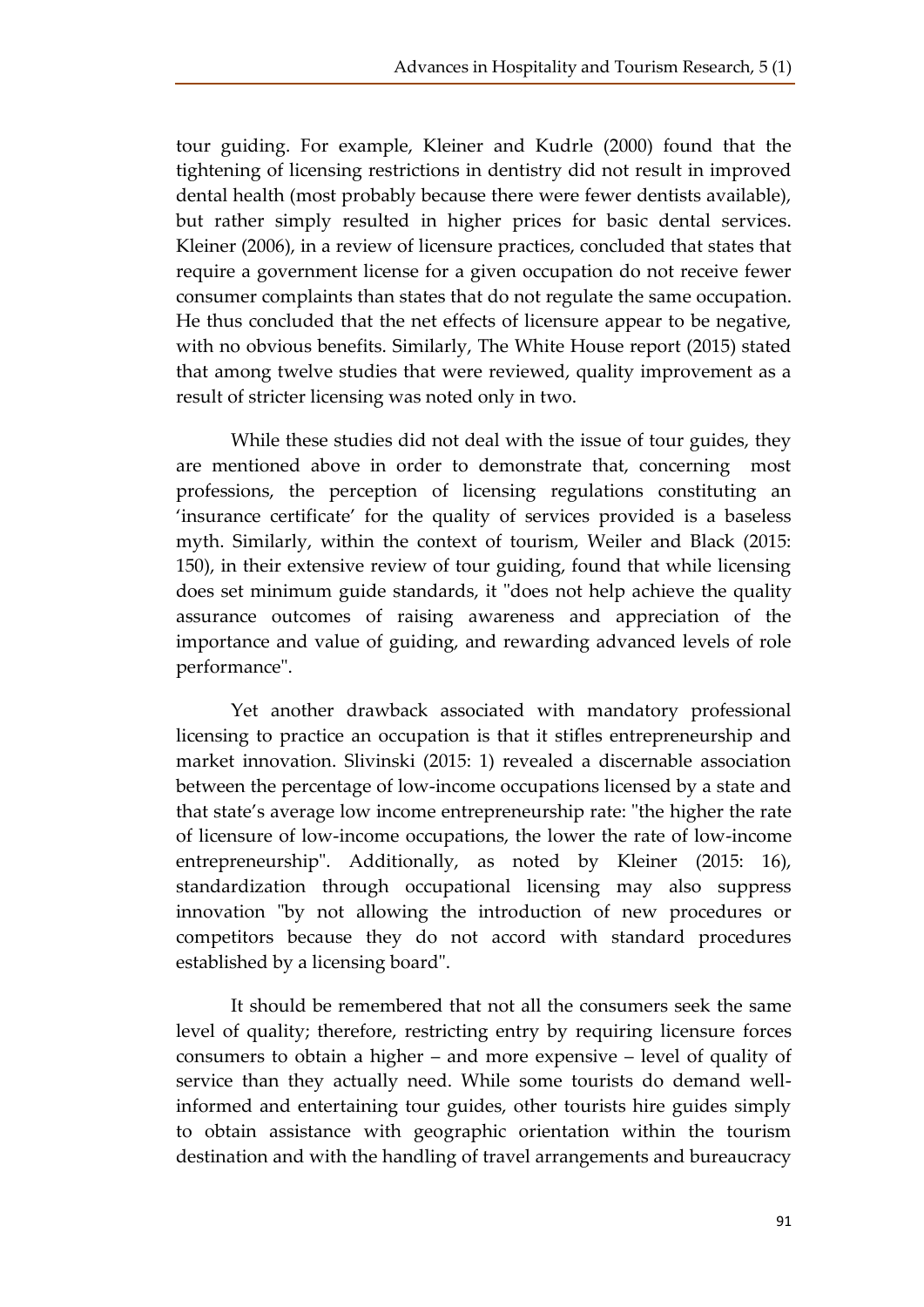during the trip. However, licensure schemes for tour guides assume "one size fits all," without recognizing the vast heterogeneity of tourists' wants and needs. Moreover, standardized licensure schemes do not take into account the changing nature of organized tours and the rise in popularity of specialized, themed tours. For example, "Ghost Talk, Ghost Walk" is a tour company that conducts entertaining tours in Savannah, Georgia, which are based on several books telling the "spectral" history of the city. Despite offering a particularly focused tourist product, the company's guides were required to pass the city's general tour guide examination, which naturally did not include any questions about ghost stories and was entirely irrelevant to their job. After the company challenged in court the Savannah ordinance that prevents guides from working without a license, the ordinance was eventually repealed.

At present, it would seem that the use of coercive measures and government regulation, such as professional licensing, is unnecessary in light of the practice in most countries to institute noncompulsory measures to protect consumers and ensure quality of professional services. For example, when ruling the licensing exam for tour guides in Washington D.C. to be unconstitutional, the U.S. Court of Appeals for the D.C. Circuit stated the well-known fact that an abundance of voluntary measures has been developed in contemporary society to protect tourists against unscrupulous tour businesses, unethical guides or simply charlatans (cited in Shapiro, 2014, para 9):

*Further incentivizing a quality consumer experience are the numerous consumer review websites, like Yelp and TripAdvisor, which provide consumers a forum to rate the quality of their experiences. One need only peruse such websites to sample the expressed outrage and contempt that would likely befall a less than scrupulous tour guide. Put simply, bad reviews are bad for business. Plainly, then, a tour operator's self-interest diminishes—in a much more direct way than does the exam requirement the harms the District merely hypothesizes . . . . That the coal of selfinterest often yields a gem-like consumer experience should come as no surprise.* 

In addition to rating and review services, there are other noncompulsory mechanisms available for quality assurance in the free market. Many firms and practitioners seek voluntary professional certification from private accrediting bodies in order to improve their reputation and better position themselves against competitors. Another option is the formation of voluntary membership associations, sustained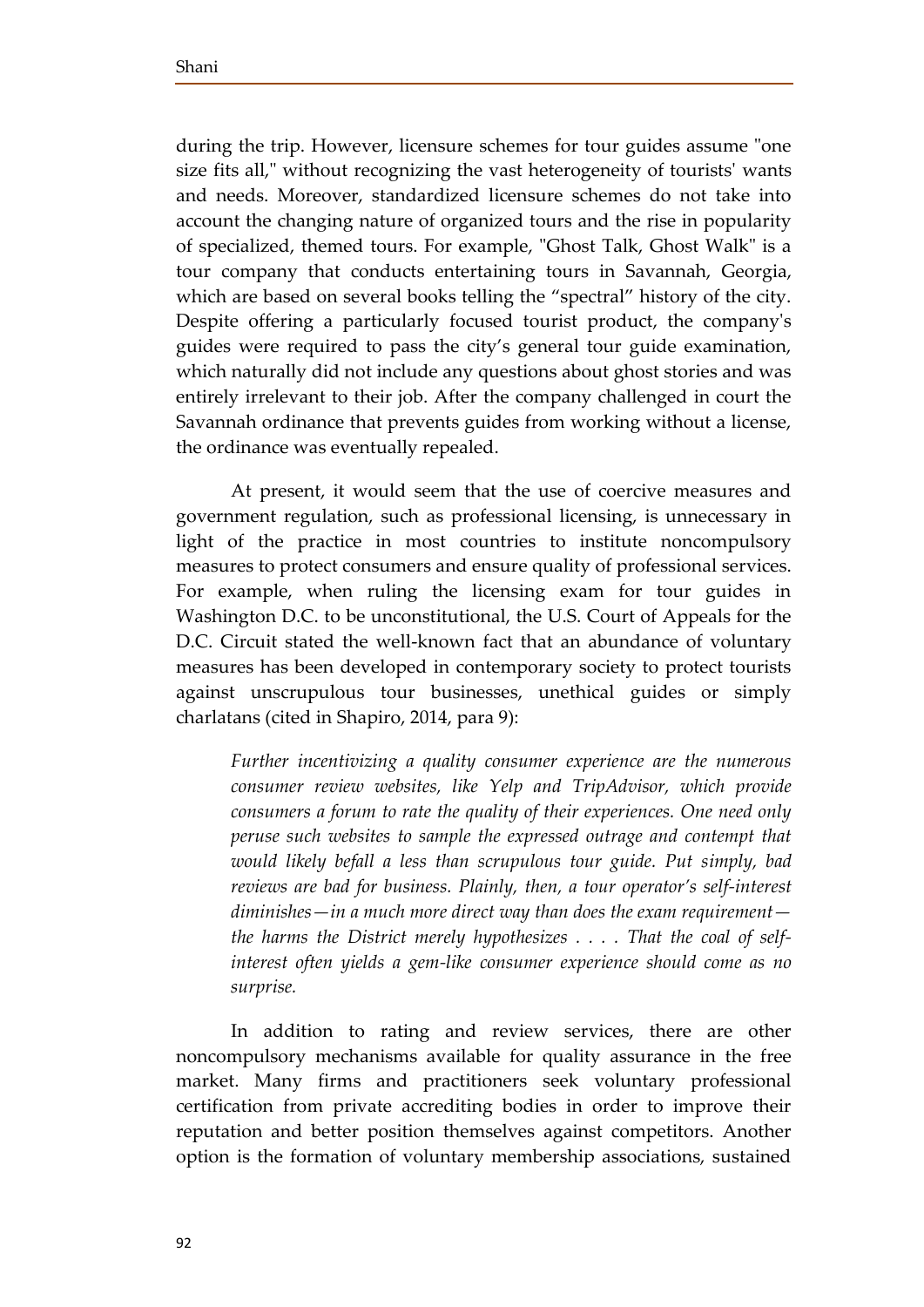by members' fees, which oversee the professional performance of their members to ensure a reputation of excellence and thereby encourage more candidates to apply for membership.

# **Freedom of Speech**

Tour guiding serves important functions, but it is first and foremost the art of storytelling. Given the verbal nature of the occupation, licensing tour guides is essentially giving a governmental license to talk. However, this violation of freedom of speech does not receive much public and political criticism of the kind that would certainly be heard in other cases where governments and public officials decide who is qualified to talk. The following words of U.S. attorney Robert Everett Johnson (2015), who litigates cases protecting economic liberty and freedom of speech, clearly demonstrate the double standard applying to tour guiding as opposed to other forms of expression (para 4):

*Imagine if the government imposed that same requirement on others who make their living telling stories. The government might license comedians to be sure they have a cutting sense of humor; or the government might license novelists to be sure they can pace a plot. Perhaps the government could even license editorial writers to be sure their facts are accurate.*

In this context, we should consider the possibility that licensing tour guides could be focused on influencing the content of guide explanations and guaranteeing conformism with the government's desired political narrative. This can be seen, for example, in China, where tour guides are expected to demonstrate loyalty to socialist ideology and adherence to political correctness, in which violators are likely to face sanctions (Huang & Weiler (2010). However, even in liberal democracies the government may use licensing to monitor and limit freedom of speech. A few years ago, while calling for stricter regulation and enforcement in the field in Israel, the Israeli Minister of Tourism designate, Yariv Levin, expressed concern that unauthorized tour guides might damage the country's image (Rozenberg, 2016c, para 2):

*This situation is a scandal that must be put to an end. . . . There is a situation here that instead of tourists who come to us to hear, see and learn the facts as they are, they get kind of campaign that presents a narrative completely opposite, driven by nationalist motives of the other party. No country would allow that to happen within its borders, not on the part of*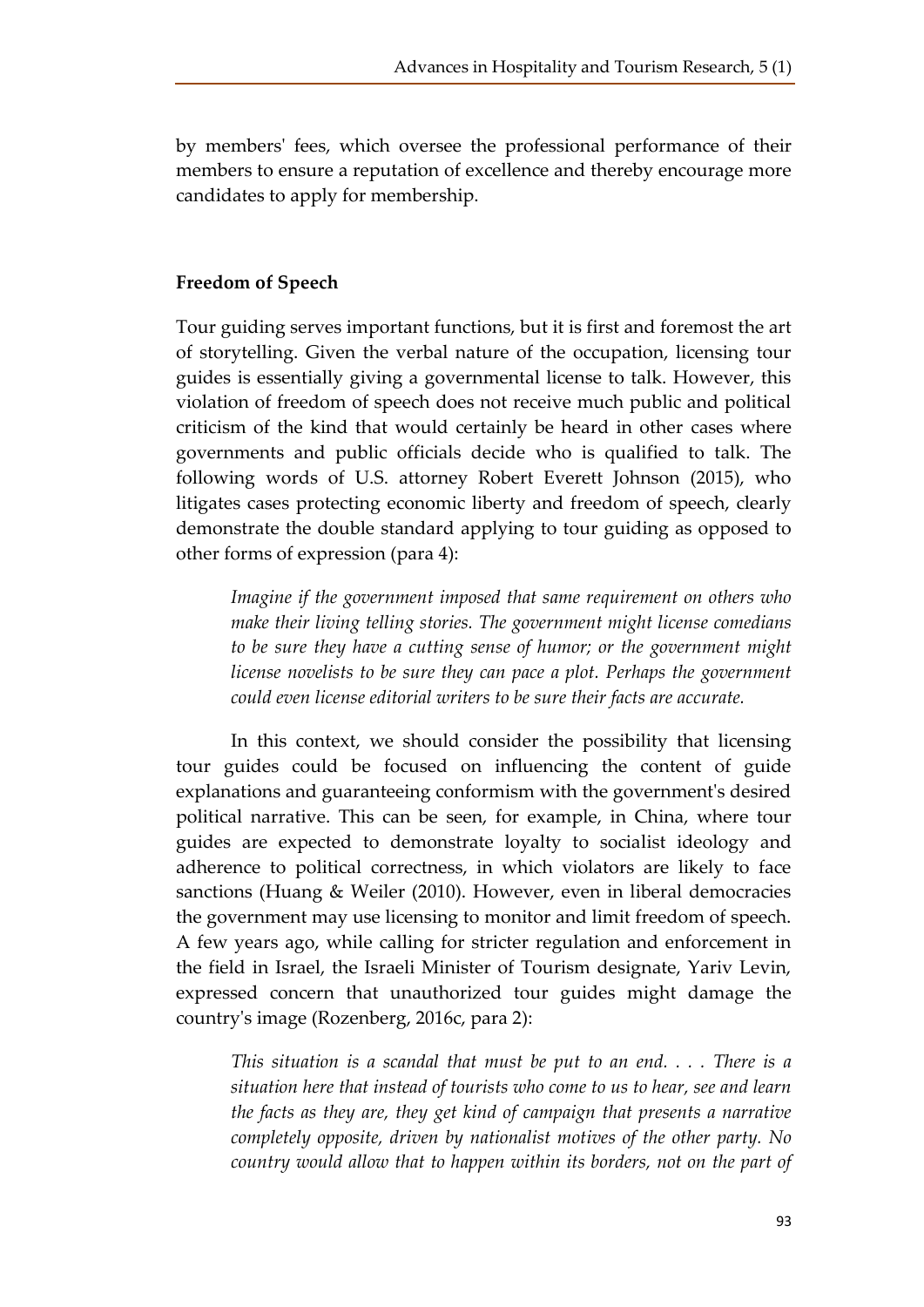*its citizens and certainly not by people who come from outside and guide these groups… [without strict regulatory mechanism] we creating here a situation that we bring in the tourists to explain to them exactly the opposite of what we want them to know, and create with our own hands negative ambassadors for Israel.* 

A local Israeli tour guide raised similar concerns that unlicensed Palestinian tour guides might present a biased presentation that is incompatible with the Zionist narrative (Friedman, 2013, para 32):

*More tourists is good, but on the other hand Israel wants positive publicity, not so? Foreign tour guides [are] very biased in favor of one party only. Regarding Palestinian guides, you cannot tell me that a guide from Bethlehem, Ramallah and Jericho would present the State of Israel fairly. I argue that they deserve to guide in Bethlehem...but when they come to Masada or the Yad Vashem Holocaust Museum it always sounds very bad.* 

While the above concerns might be genuine, it is not difficult to see how tour guide licensing can be abused to accomplish political and propaganda objectives rather than to prevent potentially inaccurate historic and religious content in tour guide speech. Concerns about the country's image or the tour guide's ignorance do not justify violating the guides' freedom of expression, just as they do not justify regulation of this type of books, lectures or documentary films (Shapiro et al., 2013).

## **CONCLUSION**

French philosopher and economist Frédéric Bastiat (1850) explained in his celebrated essay "That Which Is Seen and That Which Is Not Seen" that the difference between a 'good' and a 'bad' economist is that the latter "takes account of the visible effect," and the former "takes account both of the effects which are seen and also of those which it is necessary to foresee." By the same token, supporters of mandatory professional licensing for tour guides tend to focus on its immediate (albeit often unproven) benefits, while ignoring or dismissing its less noticeable longer-term costs. *That which is seen* includes tight regulation on who can practice tour guiding – licensed guides who greatly benefit from higher pay and status – and, allegedly, better quality services for the tourists who can afford them. On the other hand, *that which is not seen* includes the unemployment caused by imposing requirements on those who seek to become tour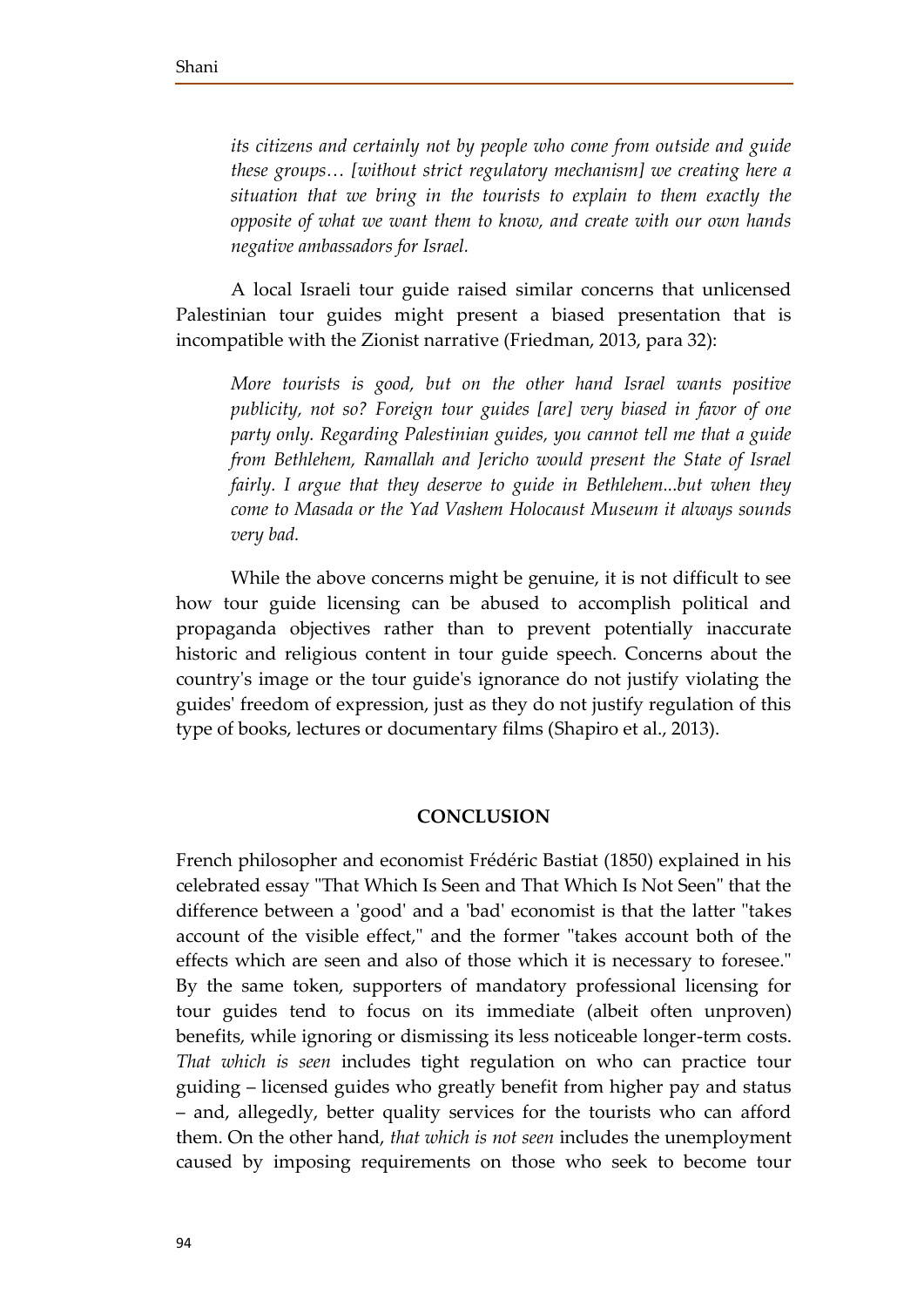guides but cannot meet the licensing criteria (e.g., tuition fees and oftenirrelevant educational requirements). Those who are excluded from working as tour guides may be forced to work in occupations with lower wages, while a high proportion of tourists may have no choice but to choose overpriced services or to give up the idea of hiring tour guides altogether. Licensing also impedes entrepreneurship and innovation, hinders geographical mobility, and unnecessarily expands the power of government agencies. Thus, the often-unnoticed costs of licensing tour guides are likely to outweigh its alleged benefits.

This commentary thus shows that tour guide licensing is not only ineffective and might create false expectations among tourists, but also substantially infringes upon fundamental individual rights and civil liberties, such as freedom of occupation and freedom of speech (see Table 1 for a summary of the main arguments). Licensing may be seen as a particularly excessive coercive measure in the light of the availability of voluntary alternatives for quality assurance offered by the private sector, such as certifying and rating bodies and professional associations, all of which can effectively attest to the qualifications and quality of tour guides (See Table 2 for elaboration on voluntary alternatives to professional licensing). As was demonstrated above, the wide-ranging negative ethical and practical implications of tour guide licensing suggests that both tourists and the tourism industry as a whole would be improved if the licensing practice were to be abolished. Aside from laws for protecting tourists against fraud and breach of contract, it is ideally held that governments should 'keep their hands off' tour guiding.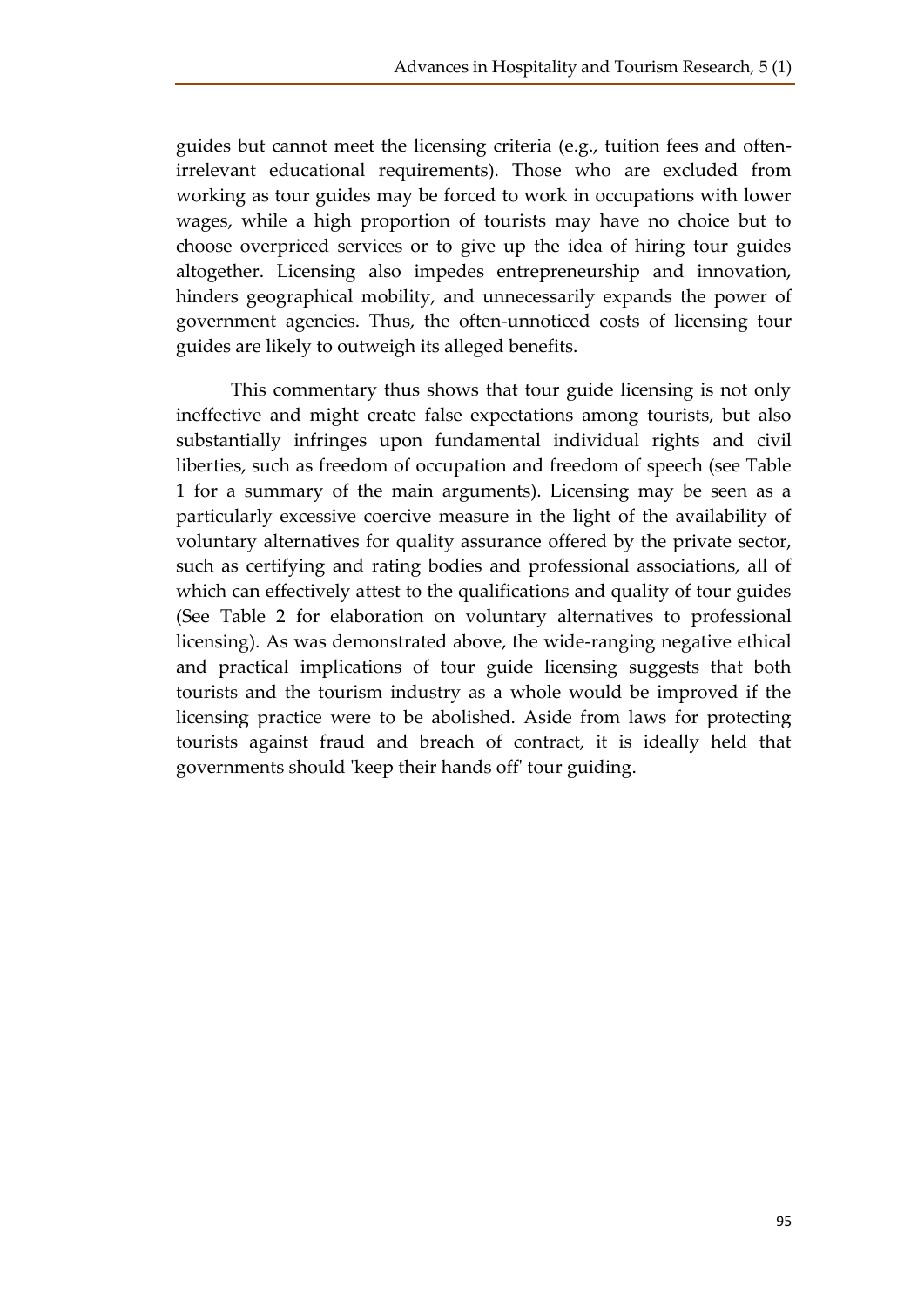Table 1. *A summary of the economic costs of the professional licensing of tour guides and the violation of rights associated with it*

# **ECONOMIC CONSEQUENCES Service Quality and Safety Concerns**

| $\alpha$ , $\alpha$ $\alpha$ $\alpha$         |                                                                                                                                                                                                                                                                                                                                                                |
|-----------------------------------------------|----------------------------------------------------------------------------------------------------------------------------------------------------------------------------------------------------------------------------------------------------------------------------------------------------------------------------------------------------------------|
| Less pressure to compete                      | Fewer guides will enter the profession than would do so without the<br>obligation for licensing. In practice this means less pressure to offer<br>high quality or lower prices in order to attract tourists.                                                                                                                                                   |
| Improper training<br>requirements             | The skills and knowledge required from tour guides vary from place<br>to place and according to the characteristics of the tour. However,<br>licensing imposes a single rigid set of standards, which forces guides<br>to spend time and money learning useless skills and therefore<br>discourages specialization.                                            |
| False sense of security                       | Because of a possible incongruity between licensing standards and<br>actual guiding requirements, the state's 'seal of approval' gives<br>tourists a false sense of security concerning the quality of tour<br>guides. In the absence of licensing, it is likely that the tourist would<br>be encouraged to shop more intelligently for competent tour guides. |
| Creating a black market                       | Under a heavily regulated industry, some tour guides choose to<br>ignore licensing standards and operate outside the law. As a result,<br>tourists are more likely to become the victims of charlatans.                                                                                                                                                        |
| <b>Increasing Prices</b>                      | The occupational licensing regulations of tour guides leads to higher<br>prices for tourists. Hence, licensing is a form of protectionism; it<br>benefits current tour guides at the expense of tourists and potential<br>competitors.                                                                                                                         |
| <b>Reducing Tourist Choice</b>                | The reduction in the available pool of tour guides considerably<br>diminishes consumer choice. Consequently, unless tourists wish to<br>risk illegally hiring unlicensed tour guides, they are forced to pay<br>artificially high prices.                                                                                                                      |
| Reducing Innovation and<br>Entrepreneurship   | Curtailing competition discourages innovation and instigates<br>mediocrity. Without licensing laws that demand vast resources from<br>tour guides, they would be free to offer alternative, specialized<br>and/or lower-cost tours.                                                                                                                            |
| <b>FREEDOM TO WORK</b>                        |                                                                                                                                                                                                                                                                                                                                                                |
| <b>Barriers to Entry</b>                      | The occupational licensing of tour guides might prevent many<br>qualified individuals from a career in this profession.                                                                                                                                                                                                                                        |
| Reduced Economic<br>Liberty                   | Occupational licensing laws infringe on basic individual rights to<br>engage in the occupation of one's choice.                                                                                                                                                                                                                                                |
| <b>Paternalism (Government</b><br>Knows Best) | At the basis of licensing logic is the perception that tourists are too<br>incompetent to make independent decisions about the tour guides<br>they wish to hire.                                                                                                                                                                                               |
| <b>Arbitrary Standards</b>                    | Licensing laws hurt tourists, who would willingly hire 'sub-par'<br>tour guides for lower rates.                                                                                                                                                                                                                                                               |
| <b>FREEDOM OF SPEECH</b>                      | In liberal democracies the state does not choose who is or is not<br>allowed to speak. According to this approach, the freedom of<br>expression of the tour guides cannot be conditioned with<br>undergoing particular training, passing certain exams and/or paying<br>fees.                                                                                  |

Source: Based on Summers (2007)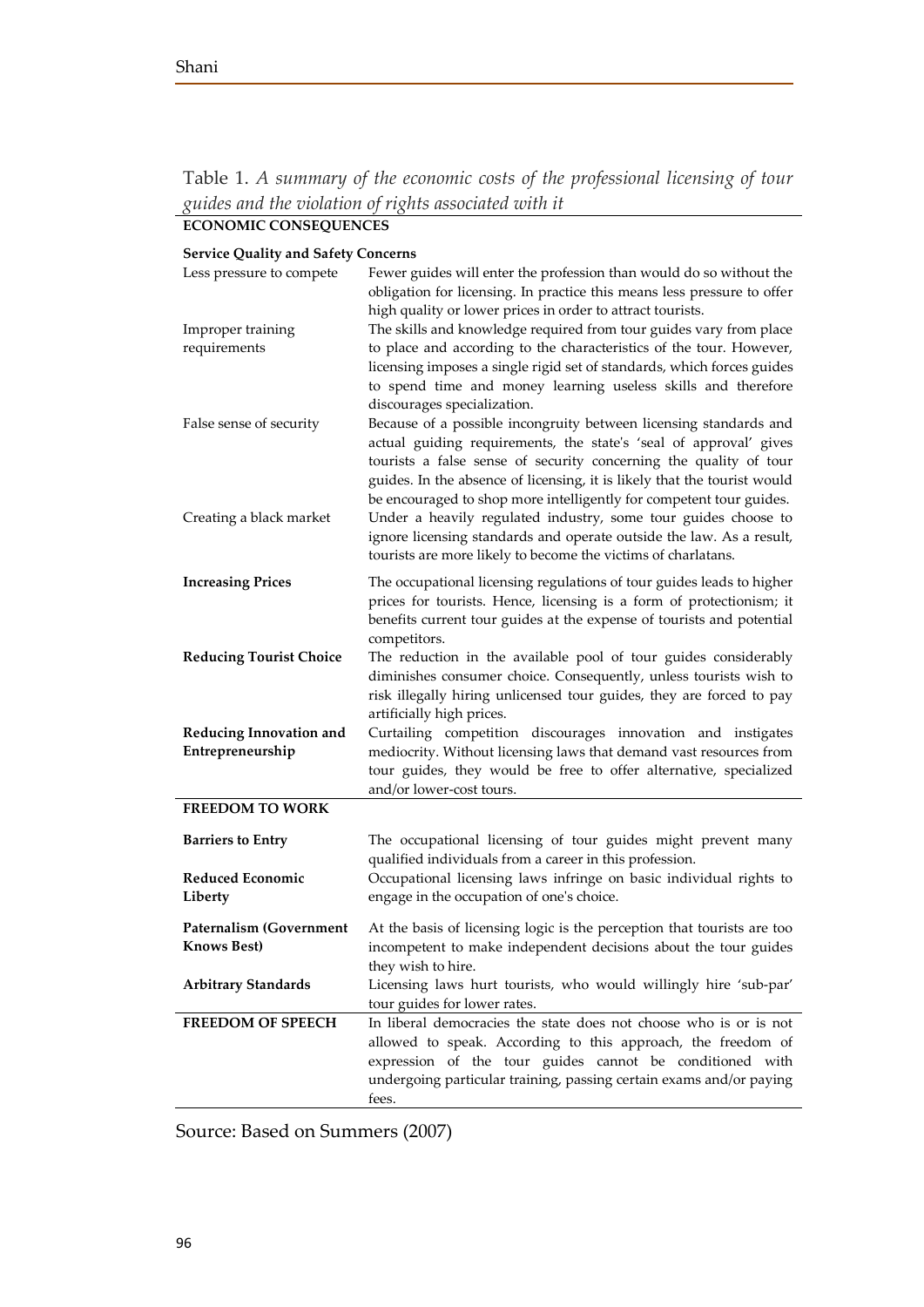| Professional associations          | Tour guide associations promote the professional skills,<br>knowledge and credibility of those engaged in the field.<br>Typically a non-profit organization, a tour guide association<br>fulfills its goal by publishing professional journals, organizing<br>conferences and maintaining quality and ethical standards. It<br>has been found that professional associations are viable<br>mechanisms for assisting voluntary tour guide members in<br>adopting adequate standards of practice and advanced levels of<br>performance. |
|------------------------------------|---------------------------------------------------------------------------------------------------------------------------------------------------------------------------------------------------------------------------------------------------------------------------------------------------------------------------------------------------------------------------------------------------------------------------------------------------------------------------------------------------------------------------------------|
| Professional certification         | Typically earned from professional associations or private<br>certifiers, an industry-driven certification is a designation earned<br>by tour guides to guarantee an adequate qualification level for<br>delivering competent, responsible and quality services to<br>tourists. Many tour guides seek certification in order to improve<br>their credibility, gain respect and recognition and to provide<br>themselves with a competitive edge and powerful marketing<br>tool.                                                       |
| Codes of conduct                   | A set of guidelines outlining the expected norms, behaviors,<br>proper practices and responsibilities of tour guides. This is a<br>popular mechanism for increasing the awareness<br>and<br>appreciation of good tour guide conduct. Codes of conduct are a<br>classic form of industry-driven self-regulation with the potential<br>to apply fundamental principles across the tour guide sector.<br>Their voluntary nature also helps them to be accepted more<br>openly by tour guides.                                            |
| Individual awards of<br>excellence | This mechanism, which is often operated by government and<br>non-profit organizations, provides recognition and reward for<br>tour guides who perform exceptionally well. The award<br>programs acknowledge outstanding tour guides, provide role<br>models for the industry, promote the value of excellency,<br>provide a benchmark for 'best practice', and provide an incentive<br>for tour guides to excel in their work.                                                                                                        |
| Independent rating bodies          | Organizations that publish information and reviews (e.g., via<br>internet portals) about various tour guides around the world or<br>in specific destinations that help tourists to find recommended<br>tour guides and thus to plan their holidays better.                                                                                                                                                                                                                                                                            |

Table 2. *Alternatives to Professional Licensing of Tour Guides*

Source: Weiler & Black (2015)

As noted earlier, this article did not purport to present a 'balanced picture' of the discussion of the necessity of licensing tour guides, but instead presents an ethical and practical stance that has not been sufficiently expressed in the academic literature of tourism. It is not anticipated that this article will be the 'end of the story' for the discussion, but rather an opening for the promotion of dialogue between tourism researchers as well as practitioners in a practice that is too often accepted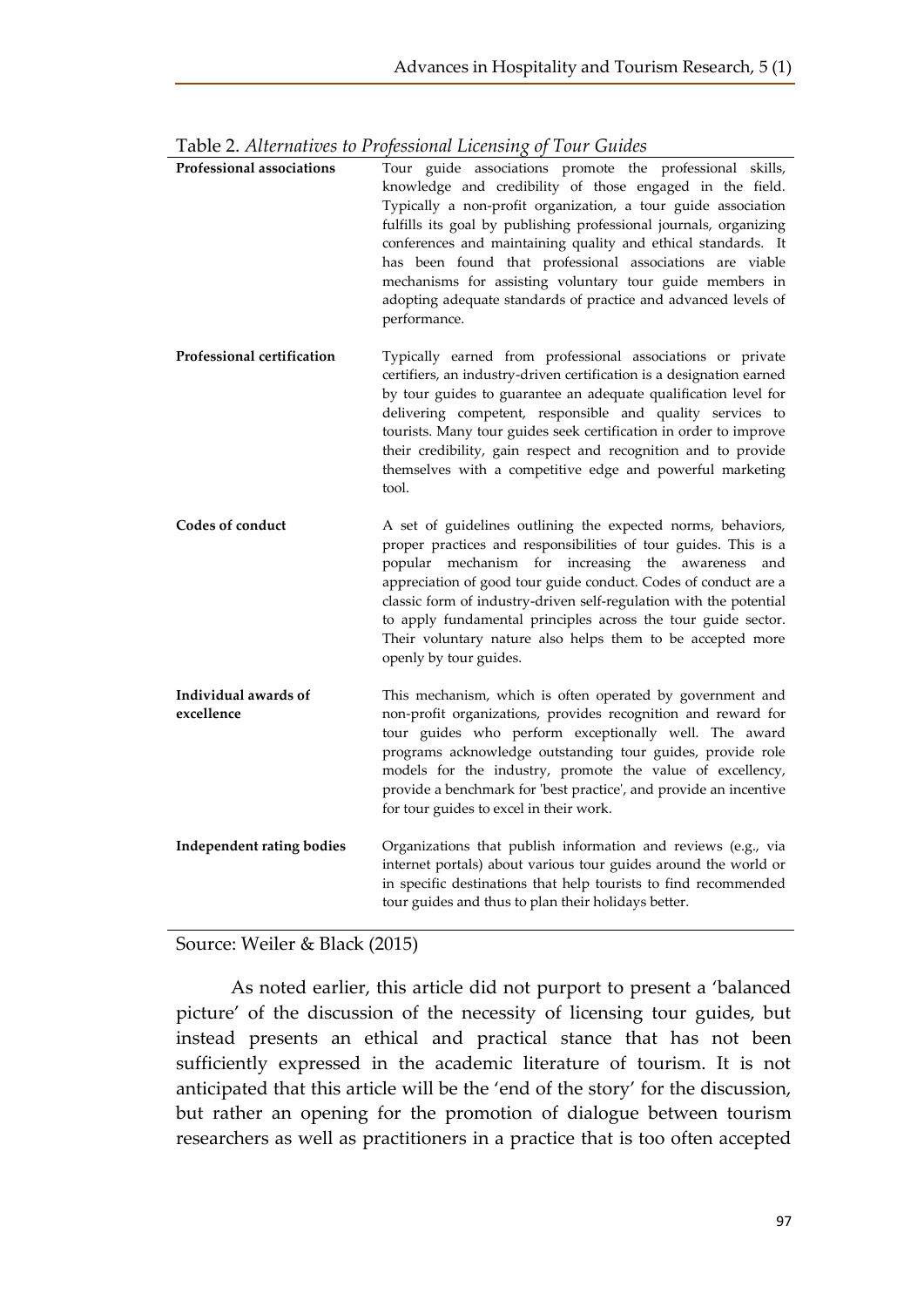as a legitimate and effective means without a challenge and without thorough examination.

Furthermore, there is a substantial lack of research on the licensing of guides in general and their effectiveness and alternatives in particular. In order to advance this area, further research is required in order to clarify and confirm questions such as the implications of licensing on the quality of tour guides and tourist satisfaction, the economic costs of licensing tour guides, the implications of the licensing of guides on entrepreneurship and innovation in the field, and the limitations imposed on low-income people and minorities due to compulsory licensing. Additionally, future research should assess the effectiveness of the various alternatives to licensing and the best mechanisms for achieving professionalism in this sector without resorting to coercive measures such as licensing. In the words of Sir Winston Churchill: "…this is not the end. It is not even the beginning of the end. But it is, perhaps, the end of the beginning".

#### **REFERENCES**

- Ap, J., & Wong, K. K. (2001). Case study on tour guiding: Professionalism, issues and problems. *Tourism Management, 22* (5), 551-563.
- Bastiat, F. (1850). *"What is Seen and What is Not Seen". Selected Essays on Political Economy*. Princeton, N.J.: Van Nostrand.
- Carpenter, D., Knepper, L., Erickson, A., & Ross, J. (2012). *License to work: A national study of burdens from occupational licensing*. Washington, D.C.: Institute for Justice.
- Chilembwe, J. M., & Mweiwa, V. (2014). Tour guides: Are they tourism promoters and developers? Case study of Malawi. *International Journal of Research in Business Management, 2* (9), 29-46.
- Friedman, D. (1989). *The Machinery of Freedom*. La Salle, IL: Open Court Publishing Company.
- Friedman, M. (1962). *Capitalism and Freedom*. Chicago: University of Chicago Press.
- Friedman, Y. (March 16, 2013). *According to tourist guides, Tel Aviv is the capital of Israel*. *NRG Maariv.* Retrieved July 10, 2016, from http://www.nrg.co.il/online/1/ART2/451/646.html (in Hebrew)
- Hu, W., & Wall, G. (2013). Tour guide management in Hainan, China: Problems, implications and solutions. *Asia Pacific Journal of Tourism Research, 18* (3), 205-219.
- Huang, S., & Weiler, B. (2010). A review and evaluation of China's quality assurance system for tour guiding. *Journal of Sustainable Tourism, 18* (7), 845-860.
- Institute for Justice (IJ). (2016). *Philadelphia tour guides*. Retrieved July 8, 2016, from http://ij.org/case/tait-v-city-of-philadelphia/
- Johnson, R. E. (2015). Counterpoint: Tour guide licensing is unconstitutional. *The St. Augustine Record*. Retrieved July 6, 2016, from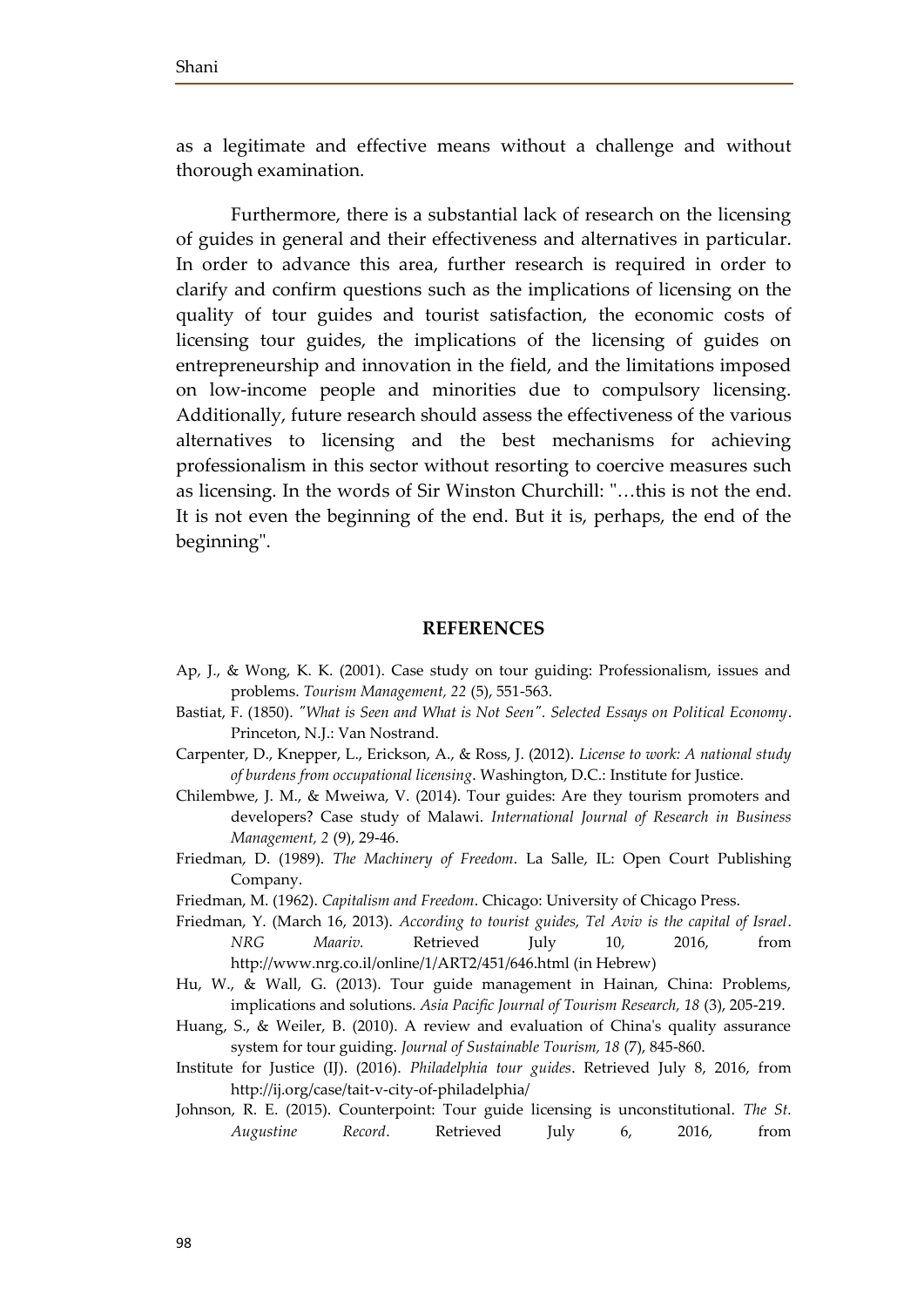http://staugustine.com/opinions/2015-10-31/counterpoint-tour-guide-licensingunconstitutional#.V30gvPkrKUk

Kleiner, M. M. (2006). A license for protection*. Regulation, 29*, 17-21.

- Kleiner, M. M. (2011). Occupational licensing: Protecting the public interest or protectionism? Upjohn Institute Policy Paper. Retrieved July 6, 2016, from http://object.cato.org/sites/cato.org/files/pubs/pdf/research-brief-26-updated.pdf
- Kleiner, M. M. (2015). *Analyzing the labor market outcomes of occupational licensing. Research Briefs in Economic Policy*. Cato Institute. Retrieved July 6, 2016, from http://object.cato.org/sites/cato.org/files/pubs/pdf/research-brief-26-updated.pdf
- Kleiner, M. M., & Krueger, A.B. (2013). Analyzing the extent and influence of occupational licensing on the labor market. *Journal of Labor Economics 31* (2), 173- 202.
- Kleiner, M. M., & Kudrle, R. T. (2000). Does regulation affect economic outcomes? The case of dentistry. *Journal of Law and Economics, 43*, 547–582.
- Mak, A. H., Wong, K. K., & Chang, R. C. (2011). Critical issues affecting the service quality and professionalism of the tour guides in Hong Kong and Macau. *Tourism Management, 32* (6), 1442-1452.
- McDonnell, I. (2001). *The role of the tour guide in transferring cultural understanding*. Sydney: University of Technology.
- Nyahunzvi, D. K., & Njerekai, C. (2013). Tour guiding in Zimbabwe: Key issues and challenges. *Tourism Management Perspectives, 6*, 3-7.
- O'Sullivan, C. (2011). *Is occupational licensing necessary*? Brief Analysis no. 752. National Center for Policy Analysis. Retrieved July 5, 2016, from http://www.ncpa.org/pdfs/ba752.pdf
- Pawlicz, A. (2013). Economic Rationale for Licensing Tour Guides in Poland. *Tourism in Southern and Eastern Europe*, 295–304. Retrieved July 10, 2016, from http://papers.ssrn.com/sol3/papers.cfm?abstract\_id= 2289863
- Prakash, M., Chowdhary, N., & Sunayana, K. (2010). Tour guides: Roles, challenges and desired competencies: A review of literature. *International Journal of Hospitality and Tourism Systems, 3* (1), 1–12.
- Randall, C., & Rollins, R. B. (2009). Visitor perceptions of the role of tour guides in natural areas. *Journal of Sustainable Tourism, 17* (3), 357-374.
- Rozenberg, R. (March 18, 2016a). Off the licensed track: Israel's tour guides feel pinch from unauthorized competition. TheMarker. http://www.haaretz.com/israelnews/business/.premium-1.709557
- Rozenberg, R. (January, 11, 2016b). To the trip we went: Tour guides' salary will be raised to \$ 240 a day. *TheMarker*. http://www.themarker.com/consumer/tourism/1. 2819709 (in Hebrew)
- Rozenberg, R. (March 09, 2016c). Unmarked trail: The breached market of tour guides in Israel. *TheMarker*. http://www.themarker.com/consumer/tourism/1.2876927 (in Hebrew)
- Shapiro, I. (2014). *Court tosses D.C. tour guide licensing scheme*. Retrieved July 6, 2016, from http://www.cato.org/blog/court-tosses-dc-tour-guide-licensing-scheme
- Shapiro, I., Campbell, K. L., & Volokh, E. (2013). *On Appeal from the District Court for the Eastern District of Louisiana*. No. 11-3052. Brief of the Cato Institute as Amicus Curiae in support of plaintiffs-appellants. Retrieved July 5, 2016, from http://law.ucla.edu/~/media/A9B4C2BCF2084297B1DD2524117189D1.ashx
- Slivinski, S. (2015). *Bootstraps tangled in red tape: How state occupational licensing hinders lowincome entrepreneurship*. Arizona: Goldwater Institute.